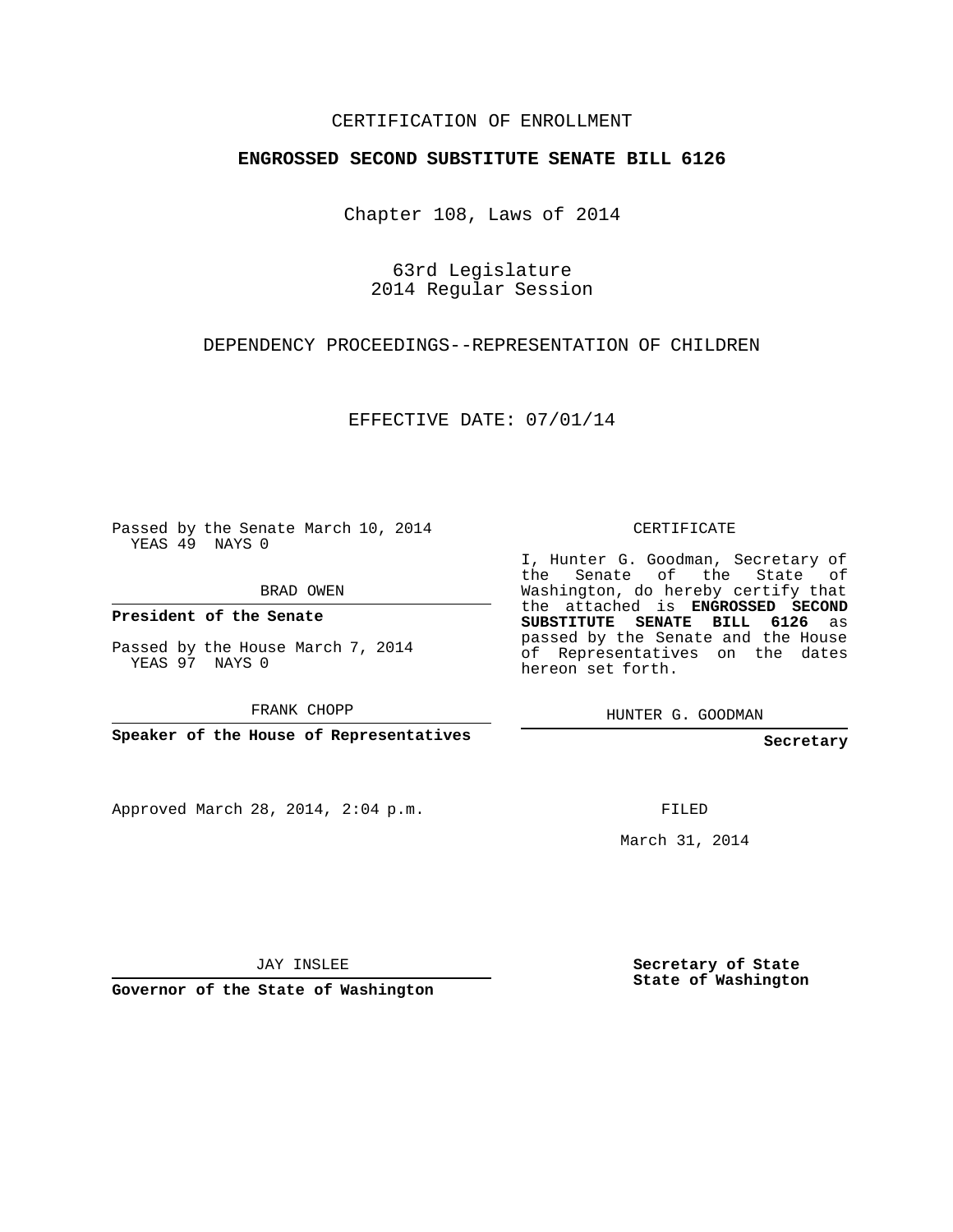# **ENGROSSED SECOND SUBSTITUTE SENATE BILL 6126** \_\_\_\_\_\_\_\_\_\_\_\_\_\_\_\_\_\_\_\_\_\_\_\_\_\_\_\_\_\_\_\_\_\_\_\_\_\_\_\_\_\_\_\_\_

\_\_\_\_\_\_\_\_\_\_\_\_\_\_\_\_\_\_\_\_\_\_\_\_\_\_\_\_\_\_\_\_\_\_\_\_\_\_\_\_\_\_\_\_\_

AS AMENDED BY THE HOUSE

Passed Legislature - 2014 Regular Session

### **State of Washington 63rd Legislature 2014 Regular Session**

**By** Senate Ways & Means (originally sponsored by Senators O'Ban, Darneille, Becker, Tom, Fraser, Pedersen, Kline, Pearson, Kohl-Welles, Braun, and Frockt)

READ FIRST TIME 02/11/14.

 AN ACT Relating to representation of children in dependency matters; amending RCW 13.34.100; adding a new section to chapter 2.53 RCW; creating new sections; and providing an effective date.

BE IT ENACTED BY THE LEGISLATURE OF THE STATE OF WASHINGTON:

 NEW SECTION. **Sec. 1.** (1) The legislature recognizes that some children may remain in foster care following the termination of the parent and child relationship. These children have legal rights and no longer have a parent to advocate on their behalf, and no other party represents their legal interests. The legislature finds that providing attorneys for children following the termination of the parent and child relationship is fundamental to protecting the child's legal rights and to accelerate permanency.

 (2) Although the legislature recognizes that many jurisdictions provide attorneys to children prior to termination of the parent and child relationship, nothing in this act may be construed against the parent's fundamental liberty interest in parenting the child prior to termination of the parent and child relationship as stated in *In re Dependency of K.N.J.*, 171 Wn.2d 568, 574 (2011) and *In re Welfare of*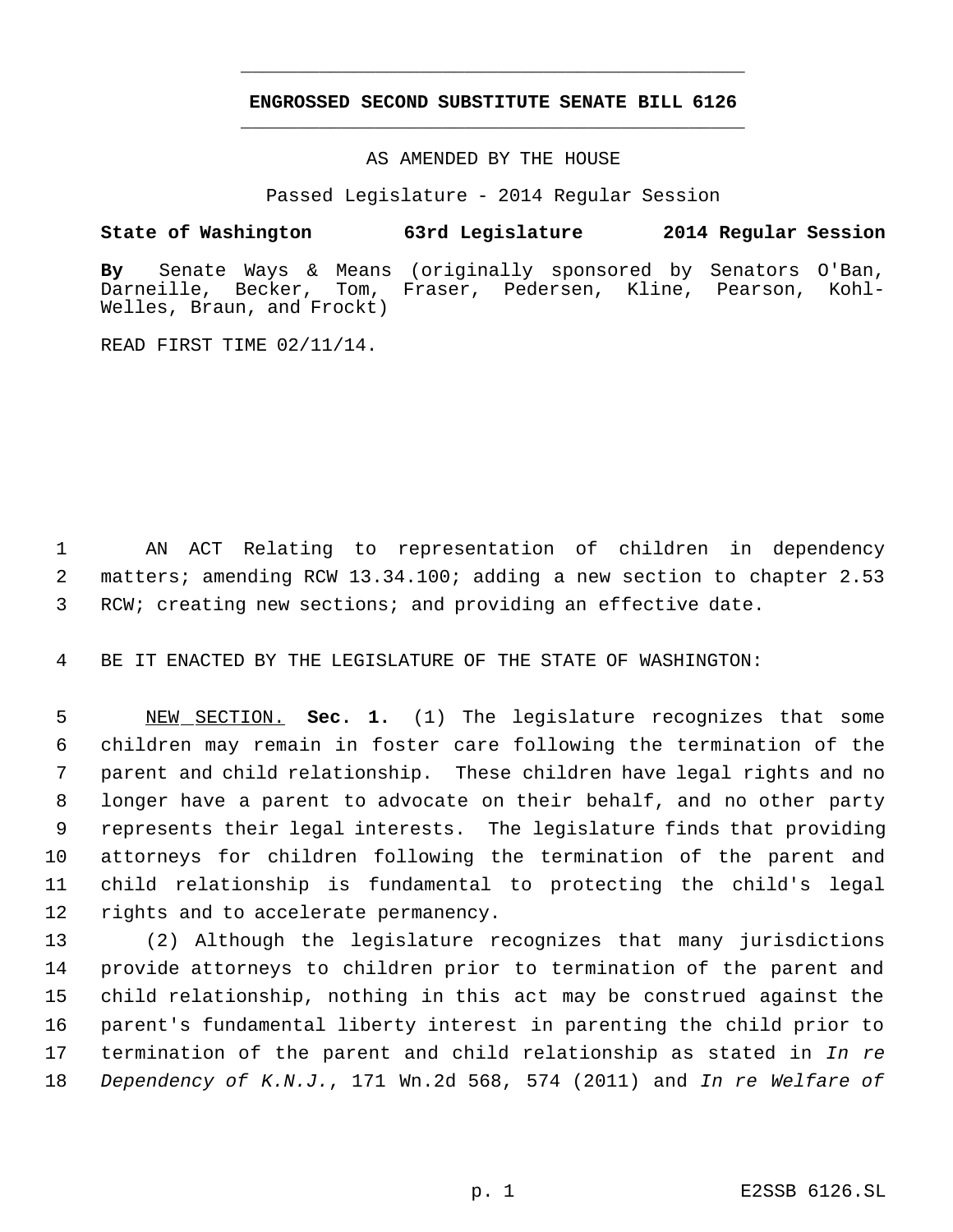*Luscier*, 84 Wn.2d 135, 136-37 (1974), unless such a position would jeopardize the child's right to conditions of basic nurture, health, or safety.

 **Sec. 2.** RCW 13.34.100 and 2010 c 180 s 2 are each amended to read as follows:

 (1) The court shall appoint a guardian ad litem for a child who is the subject of an action under this chapter, unless a court for good cause finds the appointment unnecessary. The requirement of a guardian ad litem may be deemed satisfied if the child is represented by an 10 independent ((counsel)) attorney in the proceedings. The court shall attempt to match a child with special needs with a guardian ad litem who has specific training or education related to the child's individual needs.

 (2) If the court does not have available to it a guardian ad litem program with a sufficient number of volunteers, the court may appoint a suitable person to act as guardian ad litem for the child under this chapter. Another party to the proceeding or the party's employee or representative shall not be so appointed.

 (3) Each guardian ad litem program shall maintain a background information record for each guardian ad litem in the program. The background information record shall include, but is not limited to, the following information:

(a) Level of formal education;

(b) General training related to the guardian ad litem's duties;

 (c) Specific training related to issues potentially faced by 26 children in the dependency system;

 (d) Specific training or education related to child disability or developmental issues;

(e) Number of years' experience as a guardian ad litem;

 (f) Number of appointments as a guardian ad litem and the county or counties of appointment;

 (g) The names of any counties in which the person was removed from a guardian ad litem registry pursuant to a grievance action, and the name of the court and the cause number of any case in which the court has removed the person for cause;

 (h) Founded allegations of abuse or neglect as defined in RCW 26.44.020;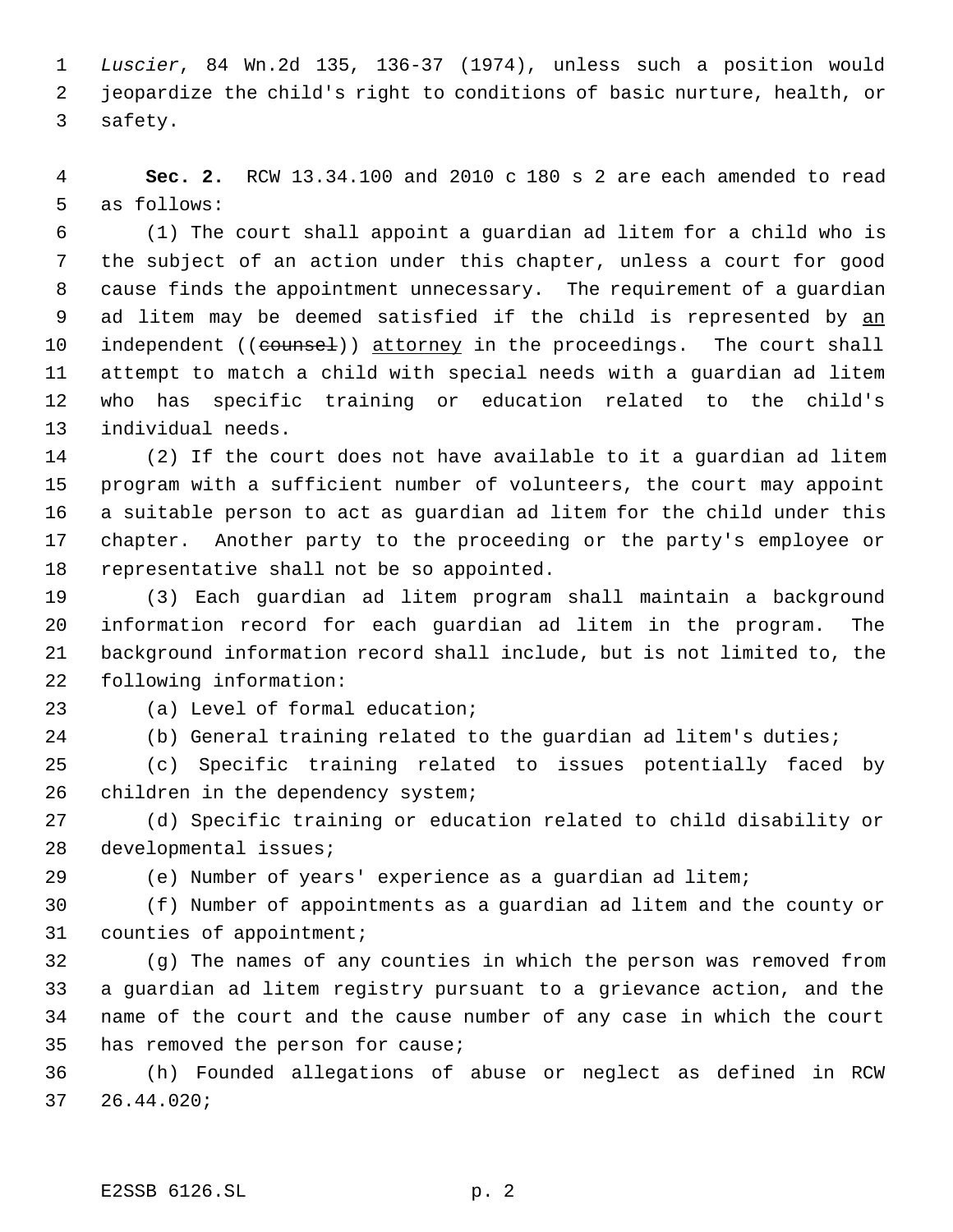(i) The results of an examination of state and national criminal identification data. The examination shall consist of a background check as allowed through the Washington state criminal records privacy act under RCW 10.97.050, the Washington state patrol criminal identification system under RCW 43.43.832 through 43.43.834, and the federal bureau of investigation. The background check shall be done through the Washington state patrol criminal identification section and must include a national check from the federal bureau of investigation 9 based on the submission of fingerprints; and

 (j) Criminal history, as defined in RCW 9.94A.030, for the period covering ten years prior to the appointment.

 The background information record shall be updated annually. As a condition of appointment, the guardian ad litem's background information record shall be made available to the court. If the appointed guardian ad litem is not a member of a guardian ad litem program a suitable person appointed by the court to act as guardian ad litem shall provide the background information record to the court.

 Upon appointment, the guardian ad litem, or guardian ad litem program, shall provide the parties or their attorneys with a copy of the background information record. The portion of the background information record containing the results of the criminal background check and the criminal history shall not be disclosed to the parties or their attorneys. The background information record shall not include identifying information that may be used to harm a guardian ad litem, such as home addresses and home telephone numbers, and for volunteer guardians ad litem the court may allow the use of maiden names or pseudonyms as necessary for their safety.

 (4) The appointment of the guardian ad litem shall remain in effect until the court discharges the appointment or no longer has jurisdiction, whichever comes first. The guardian ad litem may also be discharged upon entry of an order of guardianship.

32 (5) A quardian ad litem through ((counsel)) an attorney, or as otherwise authorized by the court, shall have the right to present evidence, examine and cross-examine witnesses, and to be present at all hearings. A guardian ad litem shall receive copies of all pleadings and other documents filed or submitted to the court, and notice of all hearings according to court rules. The guardian ad litem shall receive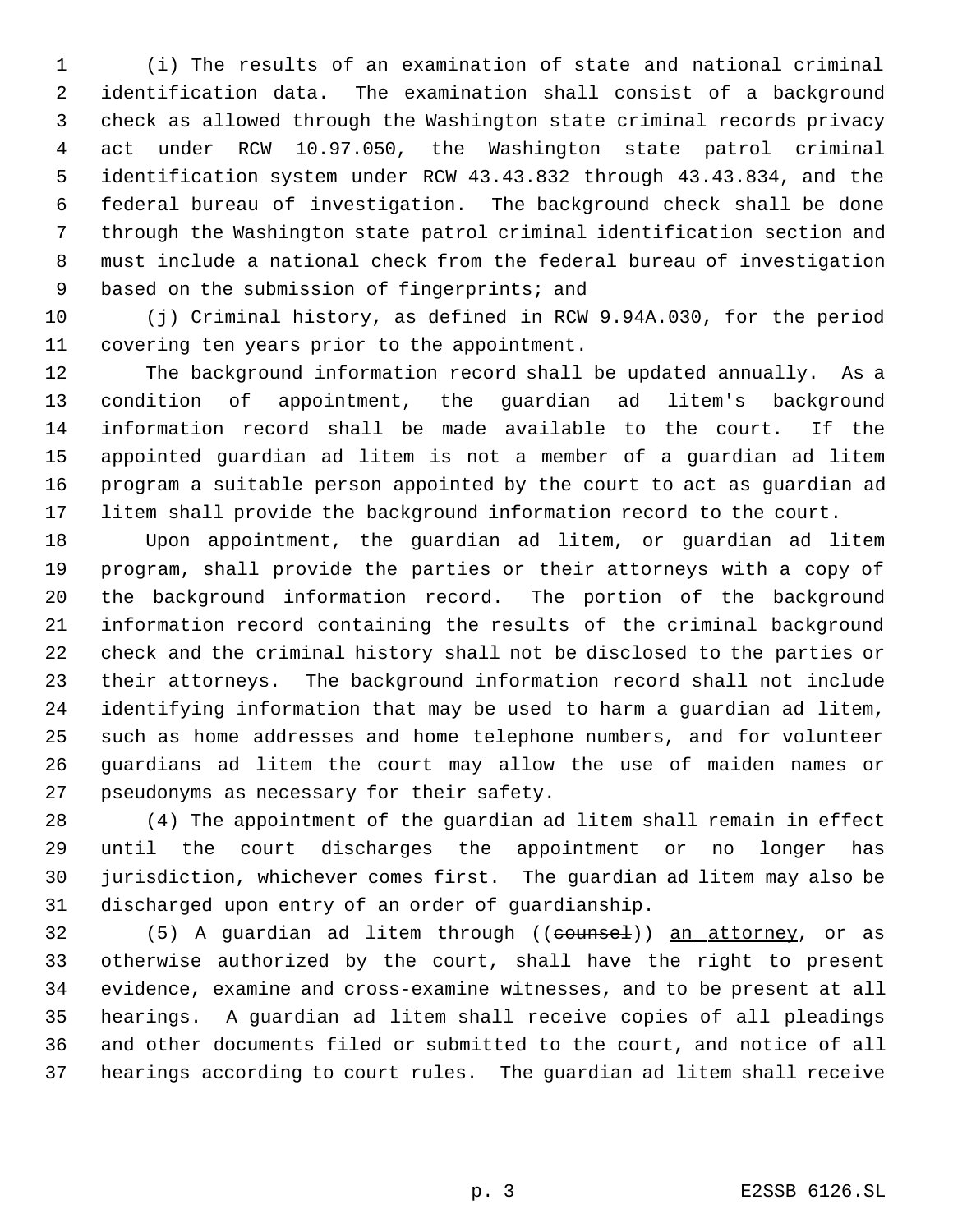all notice contemplated for a parent or other party in all proceedings under this chapter.

 (6)(a) The court must appoint an attorney for a child in a dependency proceeding six months after granting a petition to terminate the parent and child relationship pursuant to RCW 13.34.180 and when there is no remaining parent with parental rights.

 The court must appoint an attorney for a child when there is no remaining parent with parental rights for six months or longer prior to 9 the effective date of this section if the child is not already represented.

 The court may appoint one attorney to a group of siblings, unless there is a conflict of interest, or such representation is otherwise 13 inconsistent with the rules of professional conduct.

 (b) Legal services provided by an attorney appointed pursuant to (a) of this subsection do not include representation of the child in any appellate proceedings relative to the termination of the parent and child relationship.

 (c)(i) Subject to the availability of amounts appropriated for this specific purpose, the state shall pay the costs of legal services 20 provided by an attorney appointed pursuant to (a) of this subsection, if the legal services are provided in accordance with the standards of 22 practice, voluntary training, and caseload limits developed and 23 recommended by the statewide children's representation work group pursuant to section 5, chapter 180, Laws of 2010. Caseload limits must 25 be calculated pursuant to  $(c)(ii)$  of this subsection.

 (ii) Counties are encouraged to set caseloads as low as possible 27 and to account for the individual needs of the children in care. Notwithstanding the caseload limits developed and recommended by the statewide children's representation work group pursuant to section 5, chapter 180, Laws of 2010, when one attorney represents a sibling 31 group, the first child is counted as one case, and each child thereafter is counted as one-half case to determine compliance with the caseload standards pursuant to (c)(i) of this subsection and section 3 of this act.

35 (iii) The office of civil legal aid is responsible for implementation of (c)(i) and (ii) of this subsection as provided in section 3 of this act.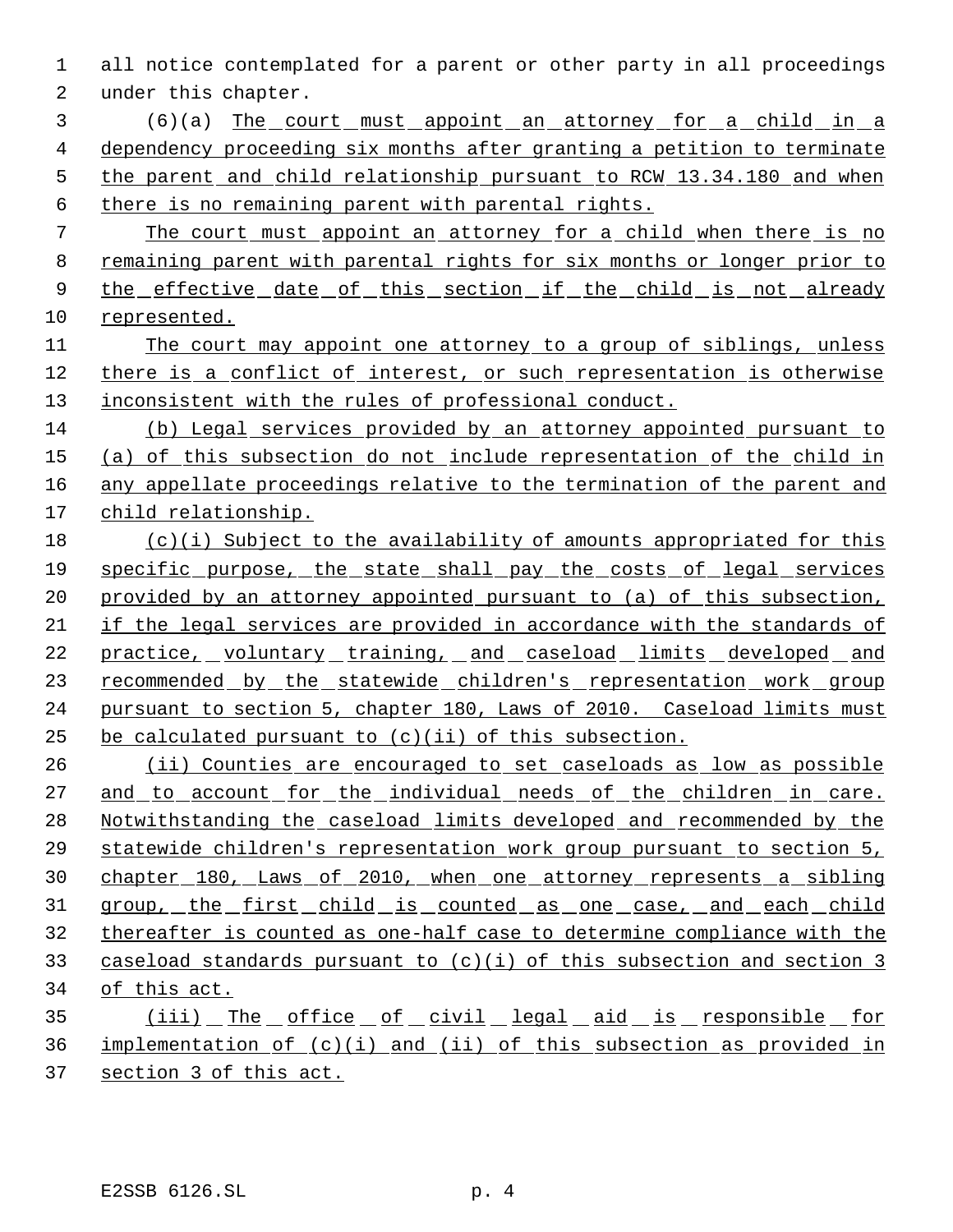1 (7)(a) The court may appoint an attorney to represent the child's 2 position in any dependency action on its own initiative, or upon the request of a parent, the child, a guardian ad litem, a caregiver, or the department. (b)(i) If the court has not already appointed an attorney for a child, or the child is not represented by a privately retained 7 attorney: (A) The child's caregiver, or any individual, may refer the child 9 to an attorney for the purposes of filing a motion to request appointment of an attorney at public expense; or (B) The child or any individual may retain an attorney for the child for the purposes of filing a motion to request appointment of an 13 attorney at public expense. (ii) Nothing in this subsection (7)(b) shall be construed to change 15 or alter the confidentiality provisions of RCW 13.50.100. (c) Pursuant to this subsection, the department or supervising agency and the child's guardian ad litem shall each notify a child of 18 his or her right to request ((counsel)) an attorney and shall ask the 19 child whether he or she wishes to have ((counsel)) an attorney. The department or supervising agency and the child's guardian ad litem shall notify the child and make this inquiry immediately after: (i) The date of the child's twelfth birthday; (ii) Assignment of a case involving a child age twelve or older; or (iii) July 1, 2010, for a child who turned twelve years old before July 1, 2010. 26 ( $(\overline{a})$ ) (d) The department or supervising agency and the child's guardian ad litem shall repeat the notification and inquiry at least annually and upon the filing of any motion or petition affecting the child's placement, services, or familial relationships.  $((+e))$  (e) The notification and inquiry is not required if the 31 child has already been appointed ((counsel)) an attorney. 32 ( $(\overline{d})$ ) (f) The department or supervising agency shall note in the child's individual service and safety plan, and the guardian ad litem shall note in his or her report to the court, that the child was 35 notified of the right to request ((counsel)) an attorney and indicate 36 the child's position regarding appointment of ((counsel)) an attorney. 37 ( $(\overline{\text{(e)}})$ ) (g) At the first regularly scheduled hearing after: (i) The date of the child's twelfth birthday;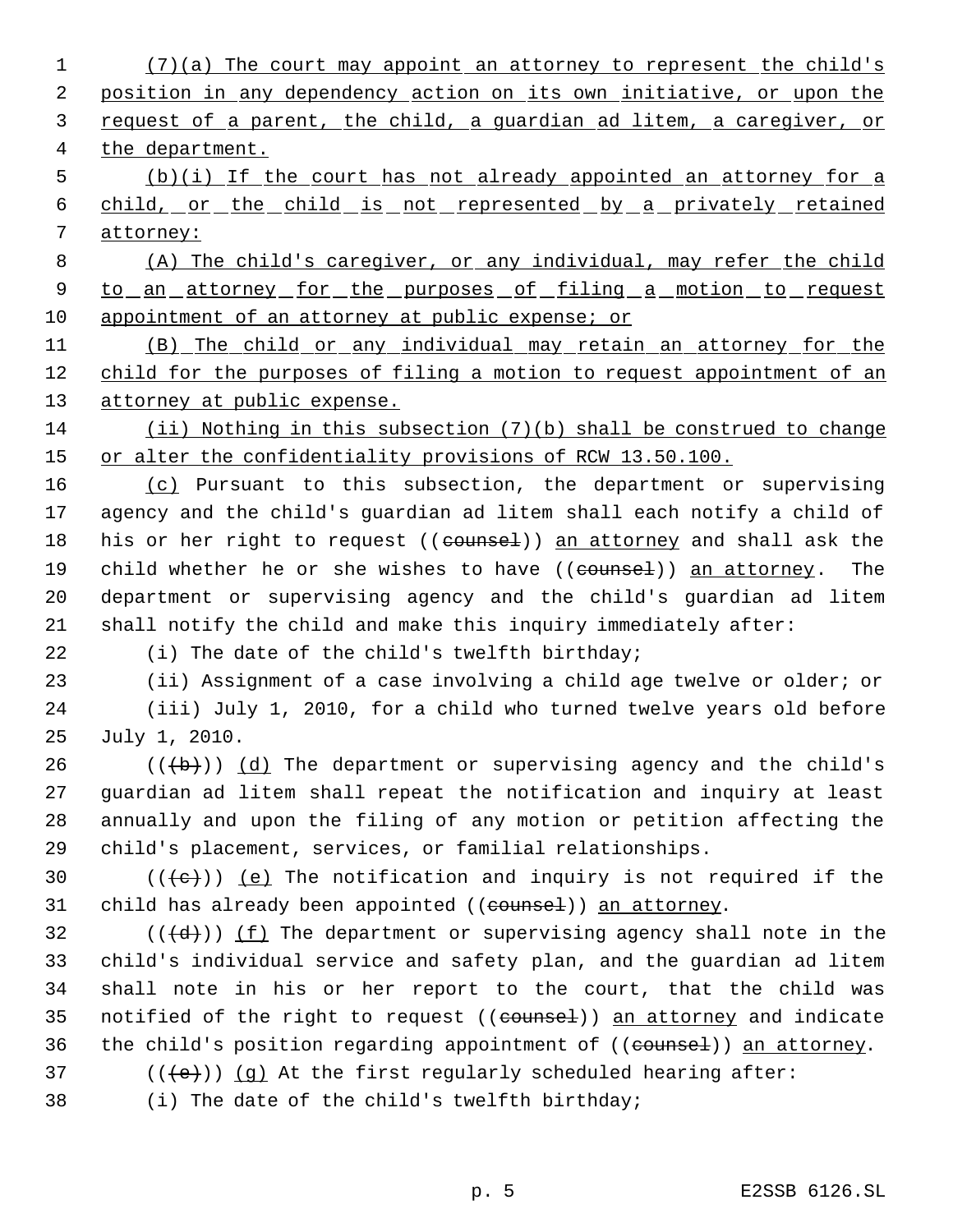- (ii) The date that a dependency petition is filed pursuant to this 2 chapter on a child age twelve or older; or
- (iii) July 1, 2010, for a child who turned twelve years old before July 1, 2010;

 the court shall inquire whether the child has received notice of his or 6 her right to request ((legal counsel)) an attorney from the department or supervising agency and the child's guardian ad litem. The court shall make an additional inquiry at the first regularly scheduled hearing after the child's fifteenth birthday. No inquiry is necessary 10 if the child has already been appointed ((counsel)) an attorney.

11 (((f) -if -the -child requests legal counsel and is age twelve or 12 older, or if the guardian ad litem or the court determines that the 13 child needs to be independently represented by counsel, the court may appoint an attorney to represent the child's position.

 $(7)$ ) (8) For the purposes of child abuse prevention and treatment act (42 U.S.C. Secs. 5101 et seq.) grants to this state under P.L. 93- 247, or any related state or federal legislation, a person appointed 18 pursuant to this section shall be deemed a guardian ad litem ( $\epsilon$  represent the best interests of the minor in proceedings before the court)).

 $((\{8\})$  (9) When a court-appointed special advocate or volunteer guardian ad litem is requested on a case, the program shall give the court the name of the person it recommends. The program shall attempt to match a child with special needs with a guardian ad litem who has specific training or education related to the child's individual needs. The court shall immediately appoint the person recommended by the program.

 $((+9))$  (10) If a party in a case reasonably believes the court- appointed special advocate or volunteer guardian ad litem is inappropriate or unqualified, the party may request a review of the appointment by the program. The program must complete the review within five judicial days and remove any appointee for good cause. If the party seeking the review is not satisfied with the outcome of the review, the party may file a motion with the court for the removal of the court-appointed special advocate or volunteer guardian ad litem on the grounds the advocate or volunteer is inappropriate or unqualified.